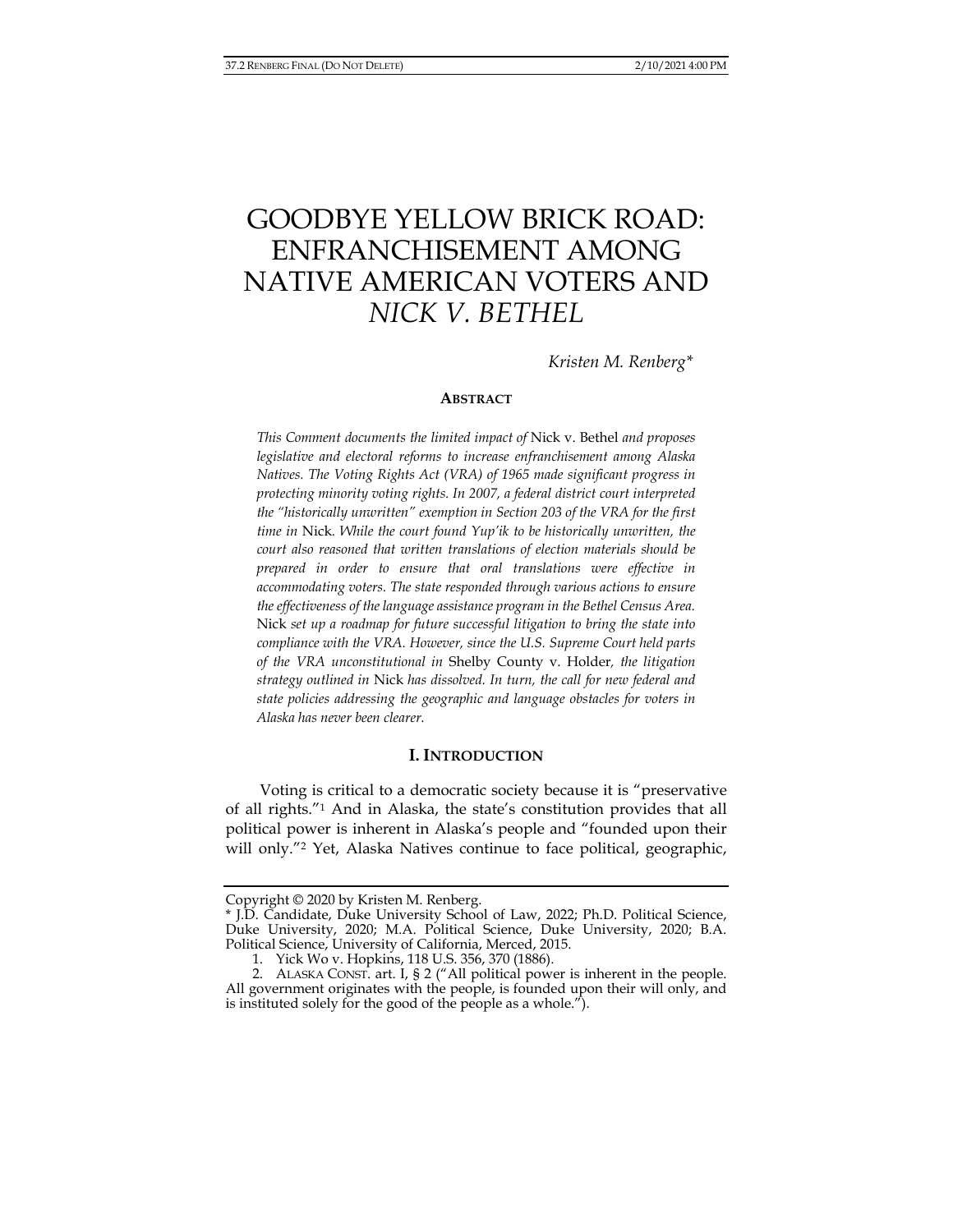social, and language impediments in attempting to exercise their right to vote. This Comment addresses language barriers to voting. In *Nick v. Bethel*, 3 a federal district court in Alaska considered claims by Yup'ikspeaking voters and tribes which alleged the state election officials violated the Voting Rights Act (VRA) by failing to provide translations of all voting information and assistance in Yup'ik for voter registration, absentee voting, and Election Day activities.4 The plaintiffs also contended that state election officials violated another section of the VRA, which requires that voters are allowed to receive voting assistance from the person of their choice.5 The court issued two substantive decisions. First, the court granted summary judgment to the state's Division of Elections (DOE) and held that while Yup'ik was "historically unwritten," the VRA may still require the state to publish translated versions of election materials.<sup>6</sup> Second, the court determined that the plaintiffs had met their burden of proving the likelihood of success on their claims that Alaska had violated Sections 203 and 208 of the VRA, and issued an injunction.7 This litigation ended in 2010 with a settlement that prescribed several remedies for improving voting accessibility for Alaska Natives in the Bethel Census Area.8

This Comment addresses the limited impact of *Nick v. Bethel* and focuses on additional policy actions that can increase enfranchisement among Alaska Natives. While the outcome of *Nick* led to Alaska's swift response to the dire electoral situation in the Bethel Census Area in time for the 2008 Election, the electoral conditions outside of the Bethel Census Area remained unchanged. As such, we should look to federal solutions, such as the Native American Voting Rights Act of 2019,<sup>9</sup> and other state-

 <sup>3.</sup> Consent Decree And Settlement Agreement As To Plaintiffs and Bethel Defendants at 2, Nick v. Bethel, No. 3:07-cv-00098 (D. Alaska 2010), https://www.acluak.org/sites/default/files/nick\_v.\_bethel\_settlement.pdf.

 <sup>4.</sup> *Id*.; *see also* Michael Krauss, Gary Holton, Jim Kerr, & Colin T. West, *Indigenous Peoples and Languages of Alaska*, ALASKA NATIVE LANGUAGE CENTER AND UAA INSTITUTE OF SOCIAL AND ECONOMIC RESEARCH (2011)

http://www.alaskool.org/language/languagemap/index.html (noting that Alaska is home to twenty indigenous languages, along with a multitude of regional dialects).

 <sup>5.</sup> Consent Decree And Settlement Agreement As To Plaintiffs and Bethel Defendants at 2, Nick v. Bethel, No. 3:07-cv-00098 (D. Alaska 2010), https://www.acluak.org/sites/default/files/nick\_v.\_bethel\_settlement.pdf.

 <sup>6.</sup> Summary Judgment Order at 7, Nick v. Bethel, No. 3:07-cv-00098-TMB (D. Alaska July 23, 2008), No. 319.

 <sup>7.</sup> Order Re: Plaintiffs' Motion for a Preliminary Injunction Against the State Defendants at 7–9, Nick v. Bethel, No. 3:07-cv-00098-TMB (D. Alaska July 30, 2008), No. 327.

 <sup>8.</sup> Settlement Agreement and Release of All Claims at 1-3, Nick v. Bethel, No. 3:07-cv-00098-TMB (D. Alaska Feb. 16, 2010), No. 787-2.

 <sup>9.</sup> H.R. 1694, 116th Cong. (2019).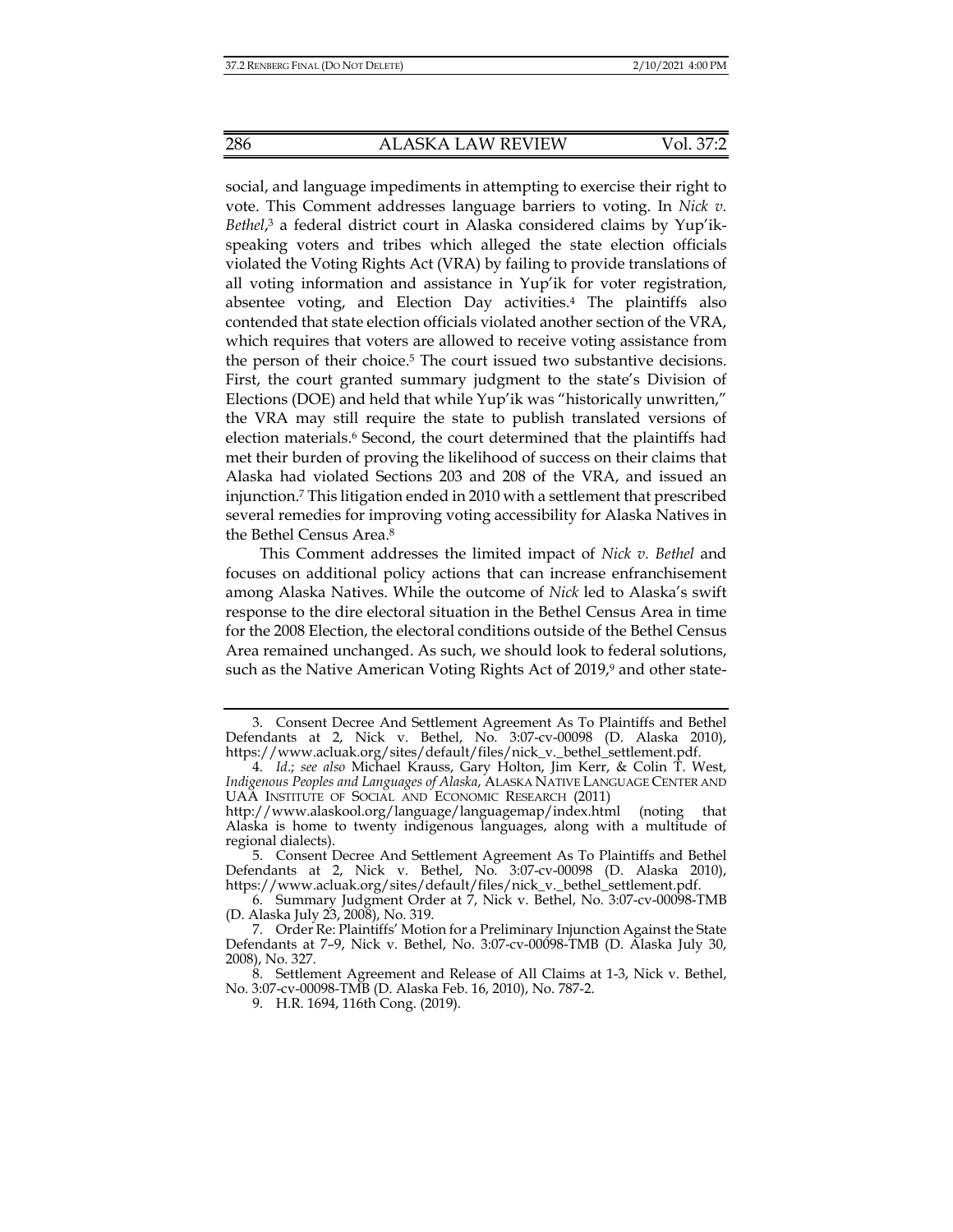level solutions, for remedies that can increase enfranchisement among Alaska Natives. In making this argument, Part II outlines challenges for improving voting accessibility for Alaska Natives and bringing Alaska into compliance with the VRA. Part III then describes *Nick* in more detail to contextualize the significance of the court's substantive decisions the remedies within the settlement agreement. Finally, Part IV discusses several potential federal and state policy solutions for increasing enfranchisement among Alaska Natives.

### **II. BACKGROUND**

Voting obstacles are prevalent in America's "Last Frontier." Geographic isolation is common, as many villages are "roadless" and only accessible by boat or air.10 Language barriers provide an equally difficult obstacle, with some regions experiencing high illiteracy rates and limited-English proficiency (LEP).11 Notably, Alaska has the largest percentage of legally-recognized indigenous voters of any state.12

Originally enacted in 1965 and reauthorized in 1970, 1975, 1982, and 2006, the VRA seeks to protect racial minorities from state and local discriminatory voting laws and practices.13 The VRA primarily operates through Section 2, which applies nationwide, and Section 5, which applies only to select states and jurisdictions identified by Sections 3 and 4.14 Section 5, the "preclearance provision," froze certain states' election laws of 1972 in place to stop discriminatory laws from being implemented.15 As such, Section 5 operates as a preventative measure and does not burden voters to sue in order to stop the implementation of law.16 Section

- 15. Tucker et al., *supra* note 12, at 333–34.
- 16. 42 U.S.C. § 1973c(a) (2018) (Section 5 provides that any "voting

 <sup>10.</sup> Jeanette Wolfley, *You Gotta Fight for the Right to Vote: Enfranchising Native American Voters*, 18 U. PA. J. CONST. L. 265, 281 (2015).

 <sup>11.</sup> *See* U.S. CENSUS BUREAU, SECTION 203 DETERMINATIONS DATASET – CENSUS 2010, https://www.census.gov/data/datasets/2010/dec/rdo/section-203 determination-pums.html (last visited October 8, 2020) (noting the highest LEP rates in Alaska to include: the Bethel Census Area (31.3 percent); the Kusilvak Census Area (14.1 percent); the Dillingham Census Area (12.9 percent); the North Slope Census Area (11.8 percent); the Northwest Arctic Census Area (9.8 percent); and the Nome Census Area (9.5 percent)); *see also* 42 U.S.C. §§ 1973aa-1a(b)(3)(E) (2018) (noting the VRA defines "illiteracy" as less-than fifth-grade education).

 <sup>12.</sup> *See* James Thomas Tucker, Natalie A. Landreth, & Erin Dougherty Lynch, *"Why Should I Go Vote Without Understanding What I Am Going to Vote For?" The Impact of First Generation Voting Barriers on Alaska Natives*, 22 MICH. J. RACE & L. 327, 334 (2017) (noting that the 2010 estimates of the U.S. Census identified American Indians and Alaska Natives as comprising 17.7 percent of Alaska's citizen voting-age population).

 <sup>13.</sup> Shelby Cty. v. Holder, 570 U.S. 529, 564 (2013) (Ginsburg, J., dissenting).

 <sup>14. 42</sup> U.S.C. § 1973(b) (2018); *see also* 52 U.S.C. § 10202 (2018).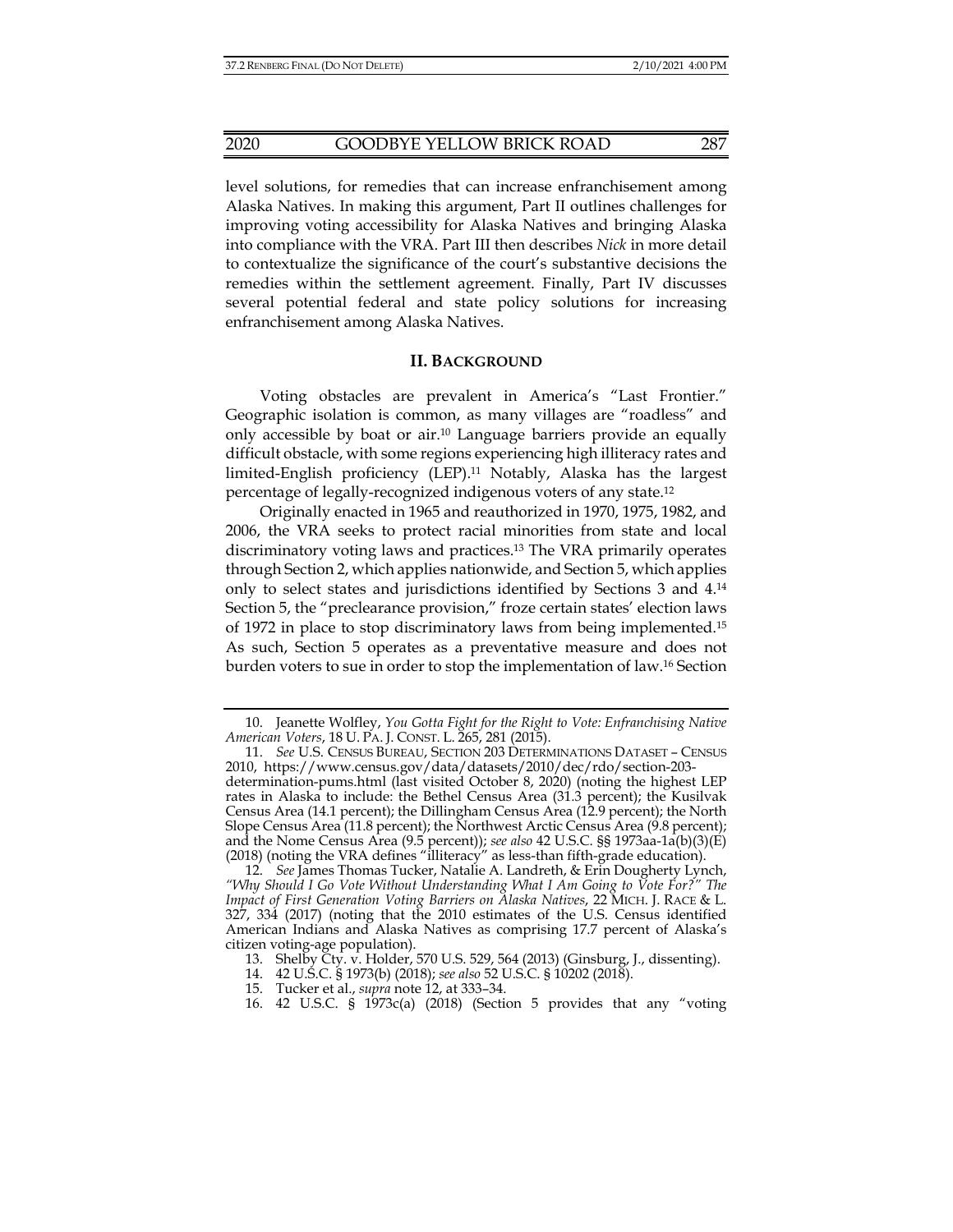4, the "coverage formula", observes (1) whether a state or jurisdiction relied on a "test or device" as a prerequisite to registering to vote as of November 1, 1964,<sup>17</sup> and (2) whether less than 50 percent of persons of voting age had voted in the 1964 presidential election.18

Congress later expanded the definition of "test or device" in Section 4.19 This update included Section 203, which ensured that all voting materials provided in English are also provided to voters in the languages of all groups or sub-groups that triggered coverage under Section 4.20 Despite the intention of expanding access to the ballot for minority groups, Section 203 was qualified with an provision that limited the required modes of translation to only oral translations for "historically unwritten" languages.21 Many in Alaska were left unsure of the implications of the "historically unwritten" provision as "[a]lmost all ... Alaska Native languages were at one time historically unwritten and, therefore, the exception would essentially swallow the rule."22 This uncertainty set the stage for *Nick v. Bethel.*

### **III.** *NICK V. BETHEL*

Voter turnout in regions of Alaska with predominately Yup'ik speakers was more than 20 percent below the statewide average turnout rate in the 2004 election.23 In preparation for the renewal of the VRA in

17. 42 U.S.C. § 1973b (2018).

18. *Id.*

21. 42 U.S.C. §§ 1973aa-la(c) (2018).

 22. Natalie Landreth & Moira Smith, *Voting Rights in Alaska: 1982-2006*, 17 S. CAL. REV. L. & SOC. JUST. 79, 117 (2007).

 23. JAMES THOMAS TUCKER, THE BATTLE OVER BILINGUAL BALLOTS: LANGUAGE MINORITIES AND POLITICAL ACCESS UNDER THE VOTING RIGHTS ACT 239, 261 (David Schultz, ed., 2009).

qualification or prerequisite to voting, or standard, practice, or procedure with respect to voting different from that in force or effect in a jurisdiction or its subdivisions on November 1, 1972," cannot be implemented unless it "has been submitted . . . to the [U.S.] Attorney General, and the Attorney General has not interposed an objection within sixty days . . ." or the jurisdiction obtains a declaratory judgment from the U.S. District Court for the District of Columbia that the change "neither has the purpose nor will have the effect of denying or abridging the right to vote on account of race or color" or membership in a language minority group.).

 <sup>19.</sup> Voting Rights Act Amendments of 1975, Pub. L. No. 94-73, 89 Stat. 400 (1975) (noting that English-only voting materials could not be implemented where the Census has determined that more than 5 percent of the voting age population are members of a "single language minority").

 <sup>20.</sup> *See* 52 U.S.C. § 10503(c) (2018) (defining "voting materials" to include voter registration materials, voting notices such as information about opportunities to register, registration deadlines, polling place information, absentee voting, voting materials provided by mail, all election forms, polling place activities and materials, instructions, publicity, and ballots).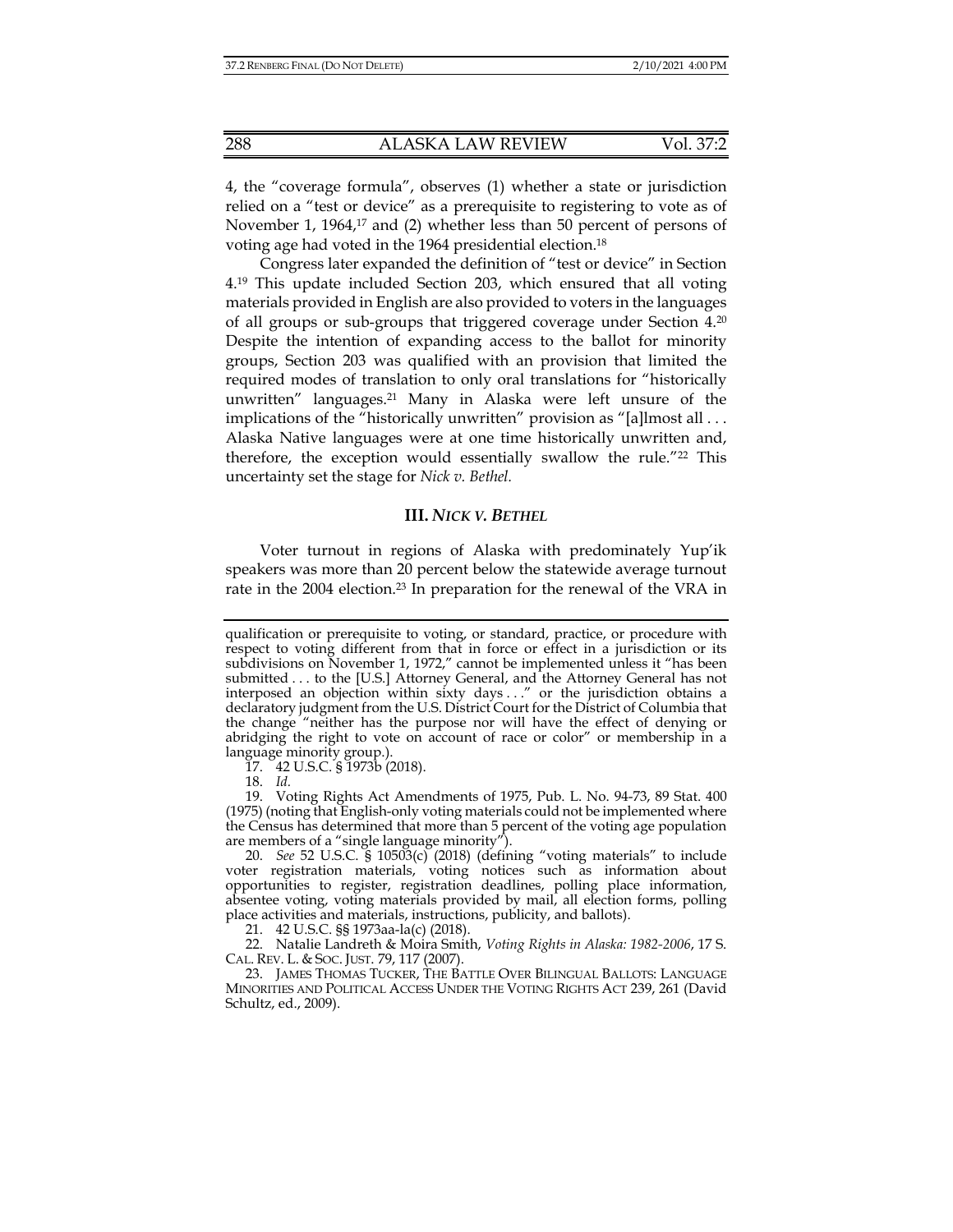2006, the Native American Rights Fund (NARF) began to investigate the state's compliance with Section 203. NARF collected interviews that reflected several failures within the electoral system, such as a lack of trained poll workers fluent and literate in English and Alaska Native languages.24 This investigation by the NARF was included in a report supporting the reauthorization of the VRA.<sup>25</sup> In response, the state's Lieutenant Governor, Loren Leman, authored a letter rejecting the report and asserting that Alaska was in full compliance with the VRA.26

With no signs of change for the 2008 Election, four Yup'ik-speaking voters and tribes from the Bethel Census Area (Bethel) brought suit against the Lieutenant Governor and Department of Election officials in 2007.27 The plaintiffs asserted two claims against the state and requested relief in the form of a preliminary injunction that would require the state to adopt policies aligned with the minority assistance rights under the VRA.28 First, the plaintiffs alleged that state election officials violated Section 203 of the VRA by failing to provide translations of all voting information and assistance in Yup'ik for voter registration, absentee voting, and Election Day activities.<sup>29</sup> Second, the plaintiffs alleged that officials violated Section 208 of the VRA, which requires that voters be allowed to receive voting assistance from the person of their choice.30

The state advanced three arguments in response to the litigation in *Nick*. First, DOE officials criticized the plaintiffs for failing to inform the DOE that the state was violating federal law, $31$  while simultaneously not explaining why the DOE had not responded the voters' previous complaints.32 Second, the state began to develop a language program in Yup'ik in the Bethel Census Area, and only the Bethel Census Area.33 Third, the state posited that Yup'ik falls into the "historically unwritten" exemption and that the state has a precedent for conducting English-only

 <sup>24.</sup> Landreth & Smith, *supra* note 22, at 110–19.

 <sup>25.</sup> *Voting Rights Act: Evidence of Continued Need, Hearing Before the Subcommittee on the Constitution of the House Committee on the Judiciary*, 109th Cong., 2d Sess. 1308-62 (2006) (appendix to the statement of Wade Henderson, Exec. Dir., Leadership Conf. on Civ. Rts.).

 <sup>26.</sup> *See* TUCKER, *supra* note 23, at 262.

 <sup>27.</sup> *See* ALASKA STAT. § 15.10.020–15.10.150 (2020). The state's Division of Elections is responsible for voter registration, absentee and early voting, ballot and voting machine preparation, poll worker recruitment and training, Election Day activities, and vote tabulation.

 <sup>28.</sup> Complaint at ¶ 28–33, Nick v. Bethel, No. 3:07-cv-00098-TMB (D. Alaska June 11, 2007).

 <sup>29.</sup> *Id.* at ¶ 25.

 <sup>30.</sup> *Id.* at ¶ 27.

 <sup>31.</sup> *See* Landreth & Smith, *supra* note 22, at 82.

 <sup>32.</sup> *See* TUCKER, *supra* note 23, at 262–63.

 <sup>33.</sup> *See id.* at 274–75 (noting the failure of the state to provide adequate training, materials, or translations of the Yup'ik language).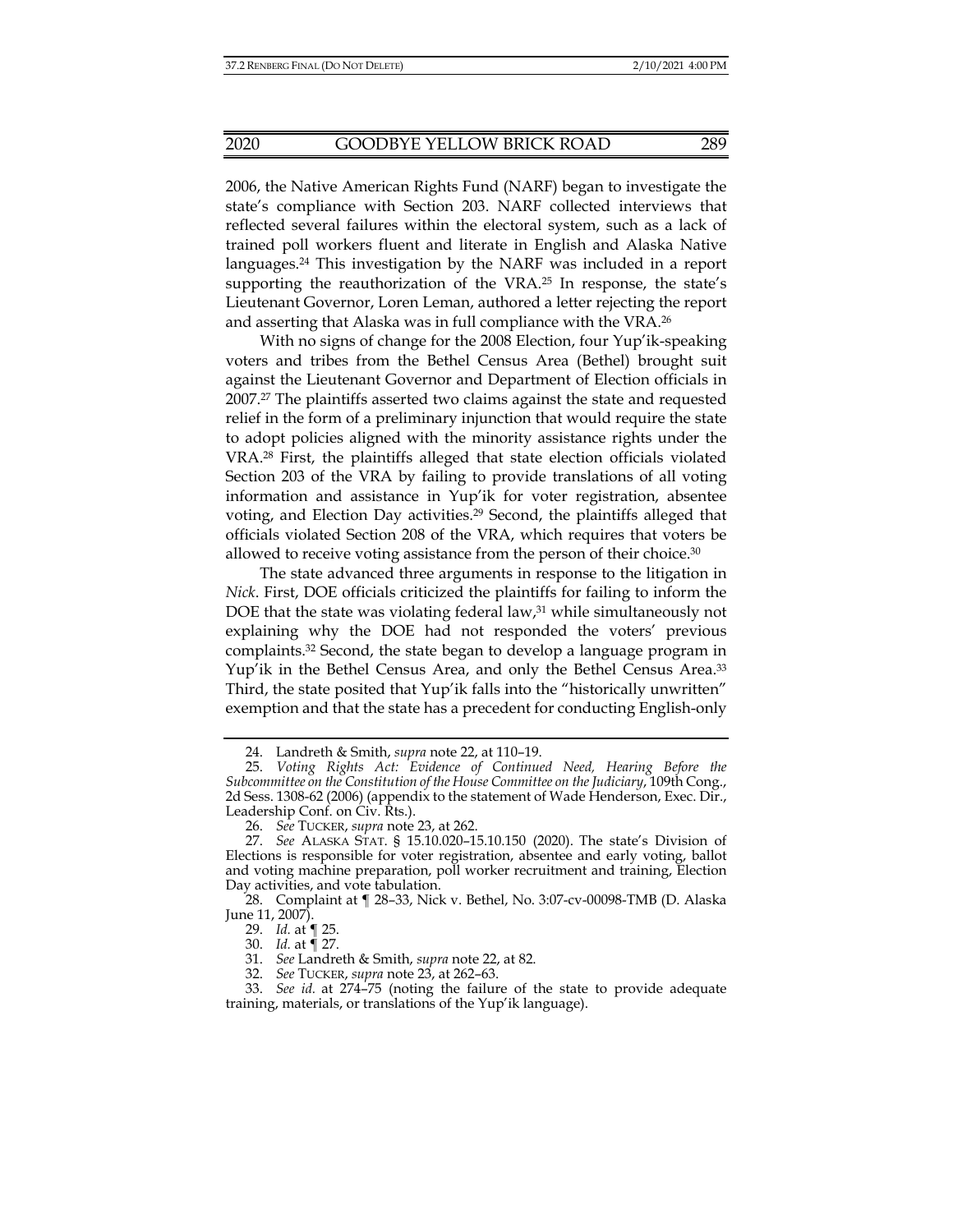elections.34

The court issued two substantive decisions in *Nick.* In the court's first substantive decision, summary judgment was granted to the DOE, and Yup'ik was determined to be historically unwritten under Section 203's exemption for written translations.<sup>35</sup> In reaching this decision, the court rejected the state's argument that all indigenous languages fall into the Section 203 exemption. Then, without discussing the legislative history behind the exemption, $36$  the court reasoned that a language should be classified as "historically unwritten" if evidence indicates that the 'unwritten' aspect of the language extends at least several generations into the past.37 The court found that the Yup'ik language should be considered "historically unwritten" because the language became common after the modern version of Yup'ik was developed in the 1960s.<sup>38</sup> Despite holding the Yup'ik language to be historically unwritten, the court reasoned that the VRA establishes that, regardless of whether a minority group's language is historically written or unwritten, all jurisdictions covered by the VRA are required to provide bilingual language assistance. The court concluded, "no covered State or political subdivision shall provide voting materials only in the English language."39

Second, the court found evidence to support the conclusion that the state violated Sections 203 and 208 of the VRA.40 In particular, evidence that poll workers were regularly preventing voters from bringing an individual of their choice into the voting booth to assist them in the voting process supported the Section 208 violation claim.41 Likewise, the court held there were several instances of the state violating Section 203, such as failing to "... provide print and broadcast public service announcements (PSA's) in Yup'ik."42

 <sup>34.</sup> *See id.* at 280–84 (describing the history of the written aspects of the Yup'ik language).

 <sup>35.</sup> Summary Judgment Order, *Nick v. Bethel*, No. 3:07-cv-00098-TMB (D. Alaska July 23, 2008), No. 319.

 <sup>36.</sup> *See* 121 CONG. REC. 24,208 (1975) (noting that Senator Stevens, who introduced the "historically unwritten" exemption for Section 203, suggested that a language had to be written for at least 15 years in order to meet the statutory requirement).

 <sup>37.</sup> Summary Judgment Order at 10, 12, *Nick v. Bethel*, No. 3:07-cv-00098-TMB (D. Alaska July 23, 2008), No. 319.

<sup>38</sup>*. Id.*

 <sup>39.</sup> *Id.* (quoting 42 U.S.C. § 1973aa-1a(c) (2018)).

 <sup>40.</sup> Order Re: Plaintiffs' Motion for a Preliminary Injunction Against the State Defendants at 7–10, Nick v. Bethel, No. 3:07-cv-00098-TMB (D. Alaska July 30, 2008), No. 327.

 <sup>41.</sup> *Id.* at 9–10.

 <sup>42.</sup> *Id.* at 7–8.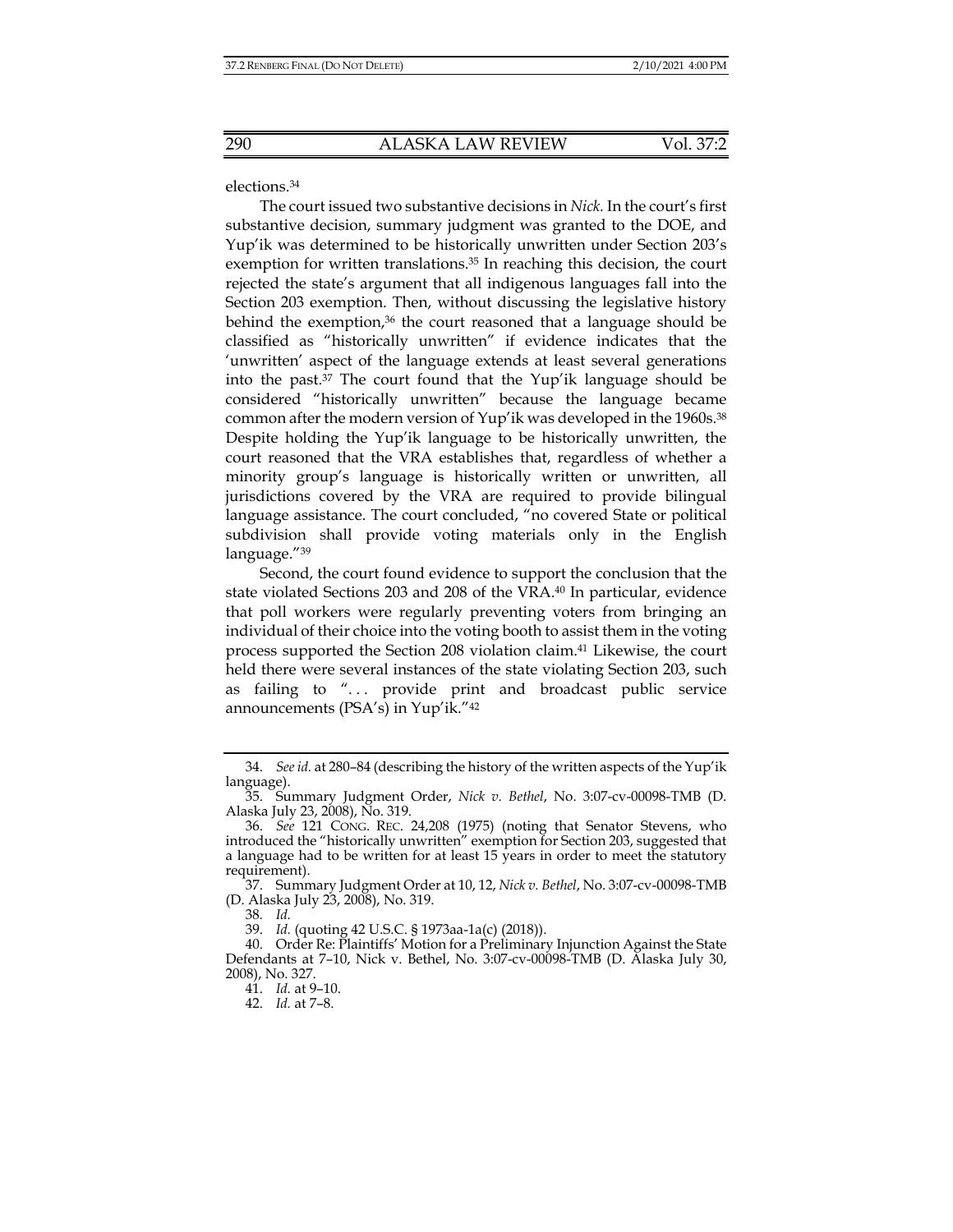The court noted the importance accorded to an individual's constitutional right to vote and found that the plaintiffs satisfied the "irreparable harm" prong of the first preliminary injunction standard. $43$ The court ordered several remedies to be in place for the 2008 elections.44 In total, eight remedies were ordered, requiring the state to: (1) provide mandatory poll worker training;<sup>45</sup> (2) hire a language assistance coordinator fluent in Yup'ik;46 (3) recruit bilingual poll workers or translators; $47$  (4) provide sample ballots in written Yup'ik; $48$  (5) provide pre-election publicity in Yup'ik;<sup>49</sup> (6) ensure the accuracy of translations;<sup>50</sup> (7) provide a Yup'ik glossary of election terms; $51$  and (8) submit preelection and post-election progress reports.52 Overall, the court cited three reasons for its injunction: (1) Alaska had been required to provide language assistance to voters "for many years;" (2) "the State lacks adequate records to document past efforts to provide language assistance to Alaska Native voters;" and (3) Alaska's post-litigation efforts to come

 46. *Id.* ("In addition to implementing the State's revised language assistance program in the Bethel region, the coordinator should act as a liaison to the tribal councils and Yup'ik-speaking community to ensure the State's efforts result in effective language assistance.").

 47. *Id.* ("At least one poll worker or translator fluent in Yup'ik and English shall be assigned to each polling place within the Bethel census area for the upcoming State-run elections.").

 48. *Id.* ("At least one such ballot shall be available at each precinct within the Bethel census area to aid poll workers in translating ballot materials and instructions for Yup'ik-speaking voters with limited English proficiency.").

 49. *Id.* ("Election-related announcements provided in English shall be broadcast or published in Yup'ik as well. Pre-election publicity should specifically inform Yup'ik speakers that language assistance will be available at all polling locations within the Bethel census area.").

 50. *Id.* at 11 ("The State must consult with Yup'ik language experts to ensure the accuracy of all translated election materials.").

 51. *Id.* ("During oral argument, counsel for the State Defendants indicated that the State has already compiled a draft version of a Yup'ik glossary of electionrelated terms. At least one copy of this glossary shall be provided to each polling place within the Bethel census area to assist bilingual poll workers and translators.").

 52. *Id.* ("The State Defendants shall submit information on the status of efforts to comply with this Court-ordered program of relief and, more generally, the VRA's language and voter assistance provisions. The information should be specific and provided in a verifiable form, e.g., a precinct-by-precinct list of the names of designated bilingual poll workers or translators for the upcoming fall elections. Progress reports must be filed with the Court 15 days before each election (beginning with the August 26, 2008 statewide primary), and again 30 days after each election.").

 <sup>43.</sup> *Id.* at 5.

 <sup>44.</sup> *Id.* at 10.

 <sup>45.</sup> *Id.* ("Poll workers shall be instructed on the VRA's guarantees of language and voter assistance. In addition, poll workers serving as translators should be trained on the methods and tools available for providing complete and accurate translations.").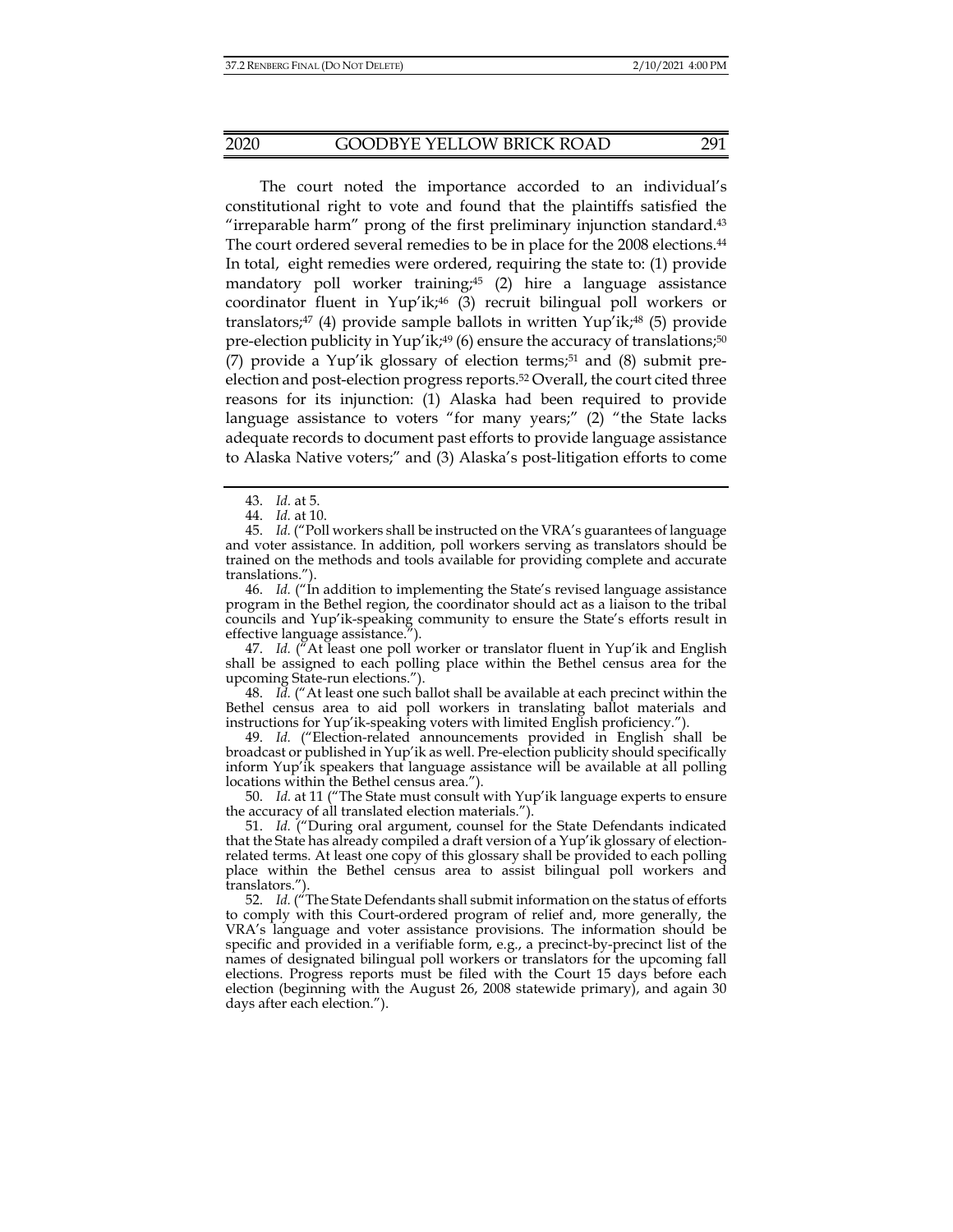into compliance were "relatively new and untested."53

## **IV. FEDERAL AND STATE SOLUTIONS**

*Nick* represented the first interpretation of the "historically unwritten" exemption in Section 203 of the VRA. The court's holding indicated that even if the exemption applied, a state covered by the VRA must still generate print materials in order to ensure that oral translations are effective for voters.54 As such, *Nick* is a litigation key for unlocking Section 203 of the VRA and reducing language obstacles for voters.

The Bethel Census Area was an attractive plaintiff for this type of litigation because this region has the largest concentration of voters with limited-English proficiency in Alaska.55 In response to the *Nick* litigation, the Alaskan government swiftly responded and accommodated voters, albeit only those in the Bethel Census Area, in time for the 2008 Election.56 Inexplicably, the state did not extend the remedies found in *Nick* to similarly situated regions.<sup>57</sup> As such, similar litigation developed between the state and voters from other regions of Alaska,<sup>58</sup> with *Nick* establishing a yellow brick road, a strategic course of action for election law litigation for Alaska Natives. In 2013, voters from the Dillingham Census Area and the Wade Hampton Census Area filed suit against the state alleging that DOE officials failed to provide language assistance for Yup'ik-speaking voters in a case known as *Toyukak v. Treadwell*. 59 Here, the plaintiffs relied on the state's Official Election Pamphlet, published exclusively in English and circulated to every household with a registered voter, as evidence of non-compliance with the VRA.<sup>60</sup> Unsurprisingly, the voters prevailed.<sup>61</sup>

*Nick* established a litigation framework for achieving piecemeal improvements for voters in Alaska, region by region. Around the same time that *Toyukak* was resolved, litigation between a county in Alabama and the federal government on the constitutionality of Sections 4(b) and

 60. *Id.*; *see also* TUCKER, *supra* note 23, at 358–59 (detailing the pamphlet evidence and additional evidence in *Toyukak*).

 <sup>53.</sup> *Id.* at 8.

 <sup>54.</sup> *Id.* at 6–7.

 <sup>55.</sup> *See* TUCKER, *supra* note 23, at 359–61 (noting the number of LEP voters in each region of Alaska according to the Section 203 coverage determinations from 2002 that were in effect at the time the litigation was brought).

 <sup>56.</sup> *See* TUCKER, *supra* note 23, at 274–75.

 <sup>57.</sup> *Id.*

 <sup>58.</sup> *See, e.g.,* Toyukak v. Treadwell, No. 3:13-cv-00137-SLG (D. Alaska July 22, 2013).

 <sup>59.</sup> No. 3:13-cv-00137-SLG (D. Alaska July 22, 2013).

 <sup>61.</sup> Stipulated Judgement and Order, Toyukak v. Mallott, No. 3:13-cv-00137- SLG, at 10 –14 (D. Alaska 2015),

https://www.narf.org/nill/documents/20150930\_alaska\_voting\_order.pdf.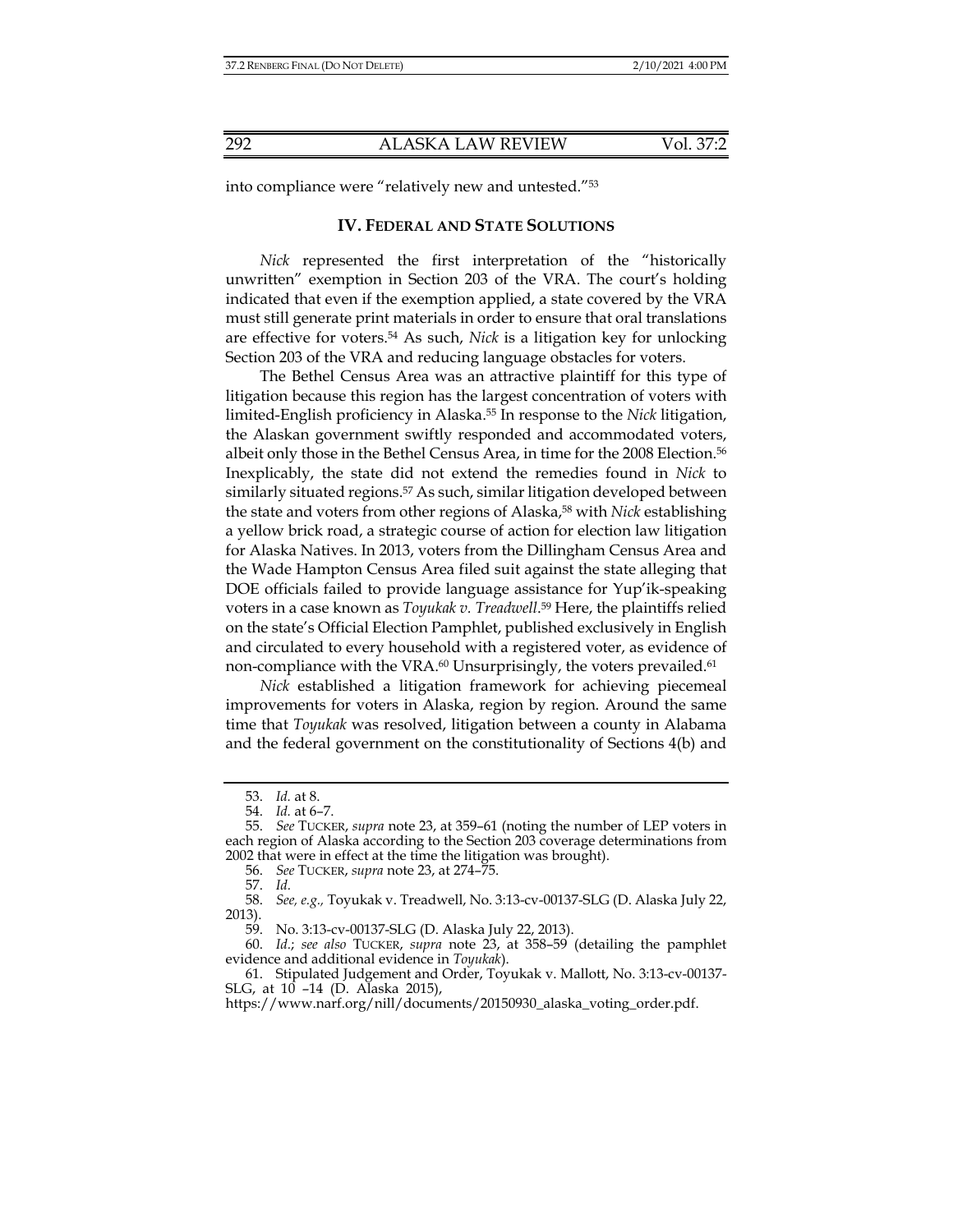5 of the VRA appeared before the Supreme Court. In *Shelby County v.*  Holder,<sup>62</sup> the U.S. Supreme Court held that the preclearance coverage formula of Section 4(b) was unconstitutional, and thus could "no longer be used as a basis for subjecting jurisdictions to preclearance."63 In turn, the VRA's cornerstone, its deterrence against new discriminatory electoral laws and institutions, was swept away. As such, jurisdictions that were previously subject to Section 4 of the VRA, like Alaska, are now able to adopt new and arguably more restrictive changes to their election system, such as limiting early voting and heightening voter-identification requirements.64

Consequently, the call for new state and federal policies protecting the voting rights of Alaska Natives has never been clearer. The recently introduced Native American Voting Rights Act of 2019,<sup>65</sup> authored by Representative Ben Ray Luján of New Mexico, has gained significant traction in Congress with 107 cosponsors from over thirty states.<sup>66</sup> This legislation recognizes and seeks to remedy electoral barriers for Native Americans, from vote dilution to intentional malapportionment of electoral districts and beyond.<sup>67</sup> This law addresses the geographic barriers which limit enfranchisement among voters in Alaska by providing additional polling places and would expand voter registration sites at the request of a tribe.<sup>68</sup> Further, this legislation develops funds so that each state with a federally recognized tribe could establish and operate a Native American Voting Task Force, whose duties and responsibilities would include providing language assistance and reducing inconsistencies in the voting process for Native Americans.<sup>69</sup>

Any federal program addressing the geographic and language barriers for voting in Alaska will likely incur significant costs related to its implementation, continued maintenance, and oversight. That said,

 <sup>62. 570</sup> U.S. 529 (2013).

 <sup>63.</sup> *Id.* at 557 (detailing the impact of modern voting rights with Section 4(b) of the VRA and declining to issue a holding on the constitutionality of Section 5 of the VRA).

 <sup>64.</sup> Abhay P. Aneja & Carlos F. Avenancio-León, *Disenfranchisement and Economic Inequality: Downstream Effects of Shelby County v. Holder*, 109 AEA PAPERS AND PROCEEDINGS 161 (2019); *see also* Brad Bennett, *55 Years After 'Bloody Sunday,' Voting Rights are Still Under Attack*, S. POVERTY L. CTR. (Feb. 29, 2020), https://www.splcenter.org/news/2020/02/29/weekend-read-55-years-afterbloody-sunday-voting-rights-are-still-under-attack.

 <sup>65.</sup> H.R. 1694, 116th Cong. (2019).

 <sup>66.</sup> *Cosponsors: H.R.1694 — Native American Voting Rights Act of 2019, 116th Congress (2019-2020)*, CONGRESS.GOV, https://www.congress.gov/bill/116thcongress/house-bill/1694/cosponsors?q={%22search%22:[%22H.+R.+83%22]} &r=62&s=1&searchResultViewType=expanded (last visited October 9, 2020).

 <sup>67.</sup> H.R. 1694 § § 2(a)(7)–(8).

 <sup>68.</sup> *Id.* § § 5–6.

 <sup>69.</sup> *Id.* § 4.